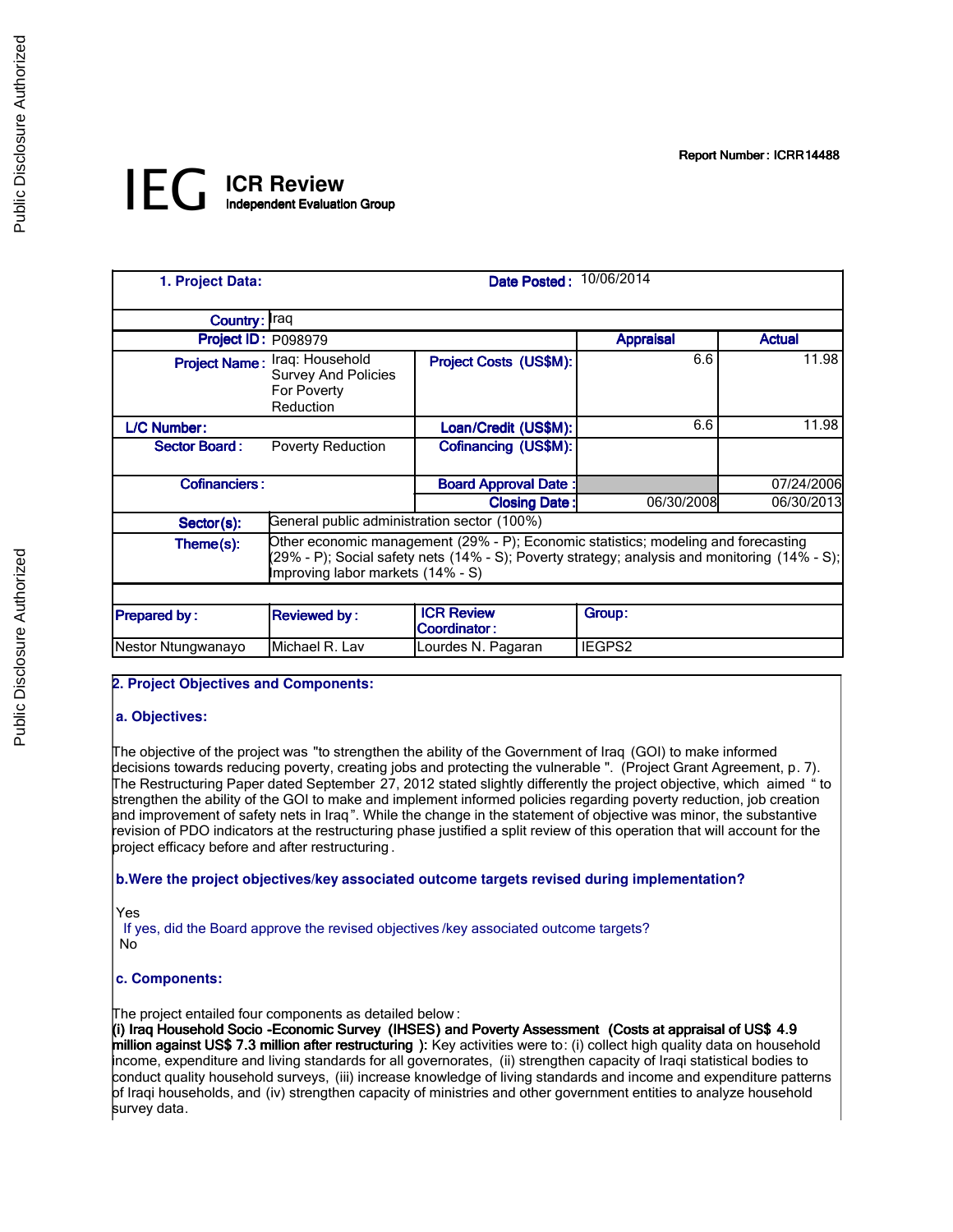(ii) Poverty and Social Impact Analysis (Costs at appraisal of US\$ 0.7 million against US\$ 1.0 million after restructuring ): Activities that were to be executed were to (i) increase knowledge of the poverty and social impact of existing and proposed economic policies b ) strengthen capacity of ministries and other government entities to analyze the impact of economic policies on poverty and social welfare .

(iii) Strategy for Poverty Reduction, Employment Generation and Safety Net Development : (costs at appraisal of US\$0.7 million against US\$ 3.6 million after restructuring )

 Activities that were to be implemented were: (i) development of a poverty reduction, employment generation and safety net strategy and b) strengthen the capacity of policy makers to develop a comprehensive, information -based strategy

(iv) Project management and contingency : (Costs at appraisal of US\$ 0.3 million against US\$ 1.2 million after restructuring ): Activities intended to carry out the project management, coordinate and support activities necessary for effective implementation of the project.

## **d. Comments on Project Cost, Financing, Borrower Contribution, and Dates:**

I Cost: Disbursed amount on both trust funds at the project closure was \$11.98 million, or 91.5 percent of committed amount, and a balance of US\$563,341.64 on the borrower-managed grant was cancelled on October 31, 2013.

Financing: This was a grant-funded project supported by: (i) a borrower-managed trust fund (TF056441), and (ii) a Bank-managed trust fund (TF056442) for initial endowment of US\$5.1 million and US\$1.5 million respectively. The Government-managed TF was amended twice in order to receive additional funding in April 2008 for US\$0.4 million, and in June 2010 for US\$1.5 million, for a total grant of US\$7.0 million. The Bank-managed TF was amended three times to receive additional funding in April 2008 for US\$2.5 million, in June 2010 for US\$1.5 million, and in September 2012 for US\$1.0 million, for an overall grant amounting toUS\$6.1 million. In all, committed amount for this project was \$13.1 million.

Borrower Contribution : The Borrower contribution was estimated at US\$ 0.7 million, but disbursement is unknown, and there was no co-financing for this project.

Dates: The two separate trust funds were approved in 2006. The closing date of the project was extended four times, from an initial date of September 2007, to September 2009, and then to June 2010, September 2012, and finally to June 30, 2013. The project was closed on revised schedule on June 30, 2013.

## **3. Relevance of Objectives & Design:**

#### **a. Relevance of Objectives:**

## Original project : May 2006--September 2012 : Substantial

Addressing poverty was a high priority issue for the Government of Iraq . The country's National Development Strategy was organized around four pillars as follows : (i) strengthening the foundations of economic growth (including reform of the subsidy system, which is the only currently functioning safety net and diversifying the economy beyond its current dependence on oil); (ii) revitalizing the private sector as the engine of growth and job creation; (iii) improving the quality of life (improving access to clean water and sanitation, high -quality medical care, affordable housing; investing in education; providing a targeted safety net for the needy ); and (iv) strengthening good governance and security. All of the above pillars had a linkage with the components of this project . The work to be accomplished by this project aimed to lay the groundwork for a revised poverty assessment and updated poverty strategy. It was also to help focus on the reform of the Public Distribution System (PDS), which has the potential of leading to a major shift of government services toward the poor .

The Bank's work program for Iraq was organized into four pillars, supporting government efforts to : (i) restore basic service delivery; (ii) enable private sector development; (iii) strengthen social safety nets; and (iv) improve public sector governance. The proposed Iraq Household Socio-Economic Survey was intended to contribute to the existing surveys by collecting data on expenditures as well as non -monetary aspects of poverty. The data would permit the establishment of a poverty line, to examine the relationships between monetary and non -monetary aspects of poverty and to develop a targeting mechanism for an efficient safety net program . Moreover, in the fast changing circumstances of Iraq, the proposed survey was to provide needed updates of previous surveys . The Bank's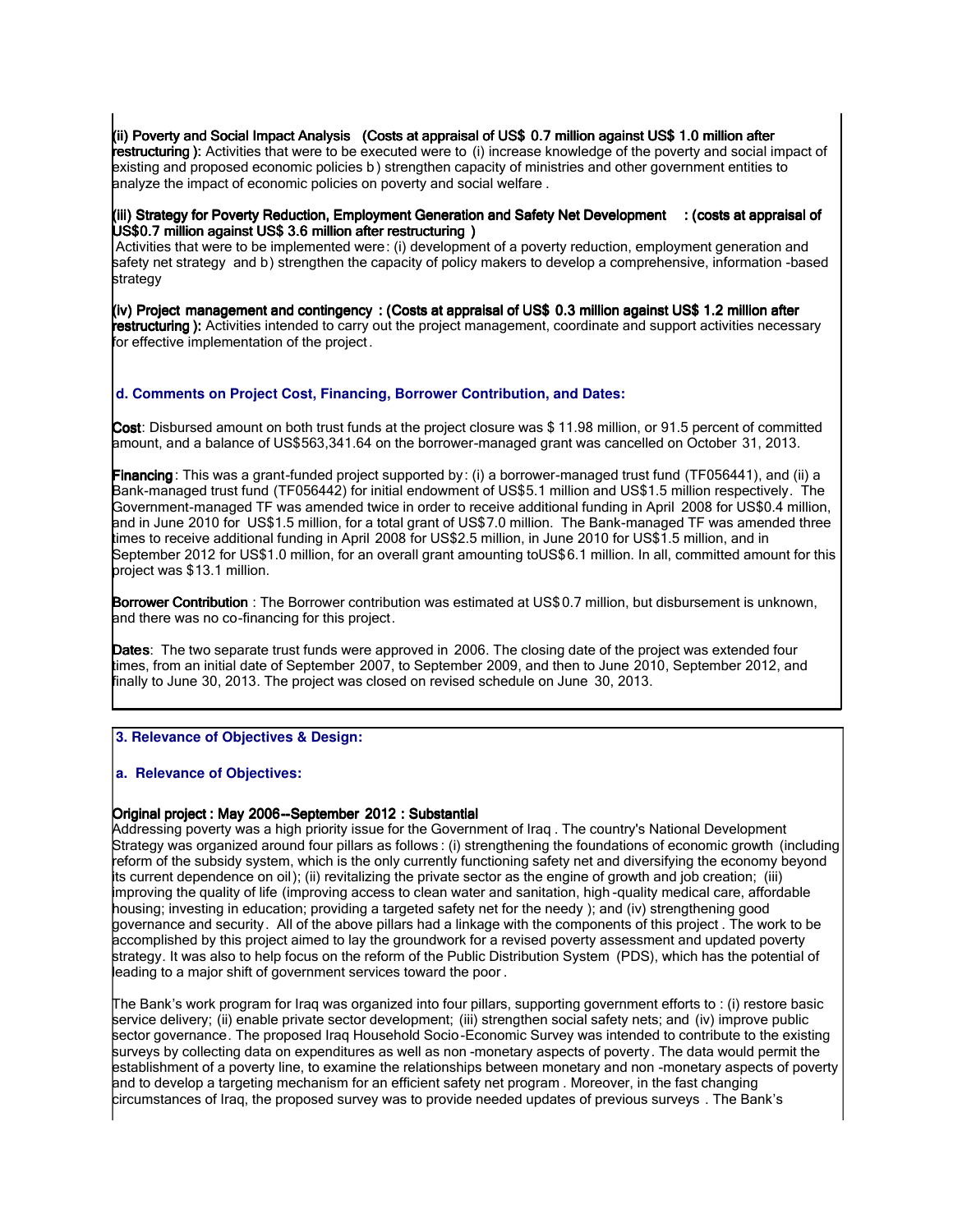bverarching objective (as articulated in the Second Interim Strategy Note for Iraq) was to help Iraq build efficient, inclusive, transparent, and accountable institutions .

However, the program of project activities was unrealistic and diverged from the actual country context . While the Bank was operating in a fragile context of a post -conflict country, the list of deliverables was comprised of the most recent products in the areas of poverty assessments and strategy policies . Due to this mismatch, some key deliverables were missed. In conclusion, while the project objective was in synchrony with the priorities of the country and at the center of the Bank's business agenda, there was a mismatch between the post -conflict environment of the country, and the identified products .

### Restructured project : October 2012- June 2013: Substantial

 In essence, the project objective didn't change substantially during restructuring, because "informed decisions to protect the vulnerable" is very close to "informed decisions to improve the safety nets ". However, the split evaluation was triggered by the substantive change in the PDO indicators as shown in the table under Section 3.b. The relevance of objective remained substantial, but the project outcomes were ambitious and difficult to be achieved in one year in a post-conflict environment.

## **b. Relevance of Design:**

#### Original project : May 2006-September 2012: Modest

The project objective was clearly stated both in the Proposed Trust Fund Grant document presented to the Board and in the letter agreements signed in 2006 for the two TFs. The results chain in the Proposed Trust Fund Grant document was rudimentary. The objectives and the performance indicators and outputs (Annex 1, p. 21) were not sufficient to inform on the achievement of the outcome . Also, there was a disconnect between the objectives in the results matrix and those in the legal documents, and there were no adequate M&E arrangements .

The project design seemed not to have integrated enough the post -conflict status of the country. Instead of identifying simple products, in line with weak local capacity, the project identified the most complex products (PSIA, Social Safety Nets and Employment creation) that the Bank had on its agenda, and envisioned them for Iraq .

## Restructured project : October 2012- June 2013: Modest

The project level two restructuring was triggered by the need to chart out a new action plan to use the remaining resources to respond to a Government's request to upgrade the skills of the technical teams so that they become self -sufficient after project closure. There was no change in the project objective or in the other institutional or implementation arrangements. There was however a substantive shift in setting new PDO indicators as indicated in the table below.

| <b>PDO</b> indicators<br>(May 2006- September 2012)                                                                                                                          | <b>PDO</b> indicators<br>(October 2012-June 2013)                                             |
|------------------------------------------------------------------------------------------------------------------------------------------------------------------------------|-----------------------------------------------------------------------------------------------|
| Data sets and tabulation reports                                                                                                                                             | Governates with high quality data on<br>household income, expenditure and living<br>standards |
| Statistical staff trained, including on-the-job<br>training)                                                                                                                 | <b>IHSES Data used for Poverty</b><br>Assessments and Social Impact<br>Assessments            |
| Poverty assessment report and dissemination<br>of report (to policy makers and researchers)                                                                                  | Poverty Reduction Strategy (PRS)<br>developed based on analysis of IHSES-1                    |
| Technical staff of various entities trained<br>(including on-the-job training)                                                                                               | PRS priorities are integrated into the budget<br>and PRS activities are implemented           |
| Series of analytical studies (specific topics to<br>be determined by the Project Committee) and<br>dissemination of analytical studies (to policy<br>makers and researchers) | National Household Surveys completed                                                          |
| Technical and policy staff of various<br>government entities to trained (including<br>on-the-job training)                                                                   |                                                                                               |
| Strategy document, written by the Project<br>Committee and dissemination of strategy<br>(including to the general public)                                                    |                                                                                               |
| Workshops and/or study tours on                                                                                                                                              |                                                                                               |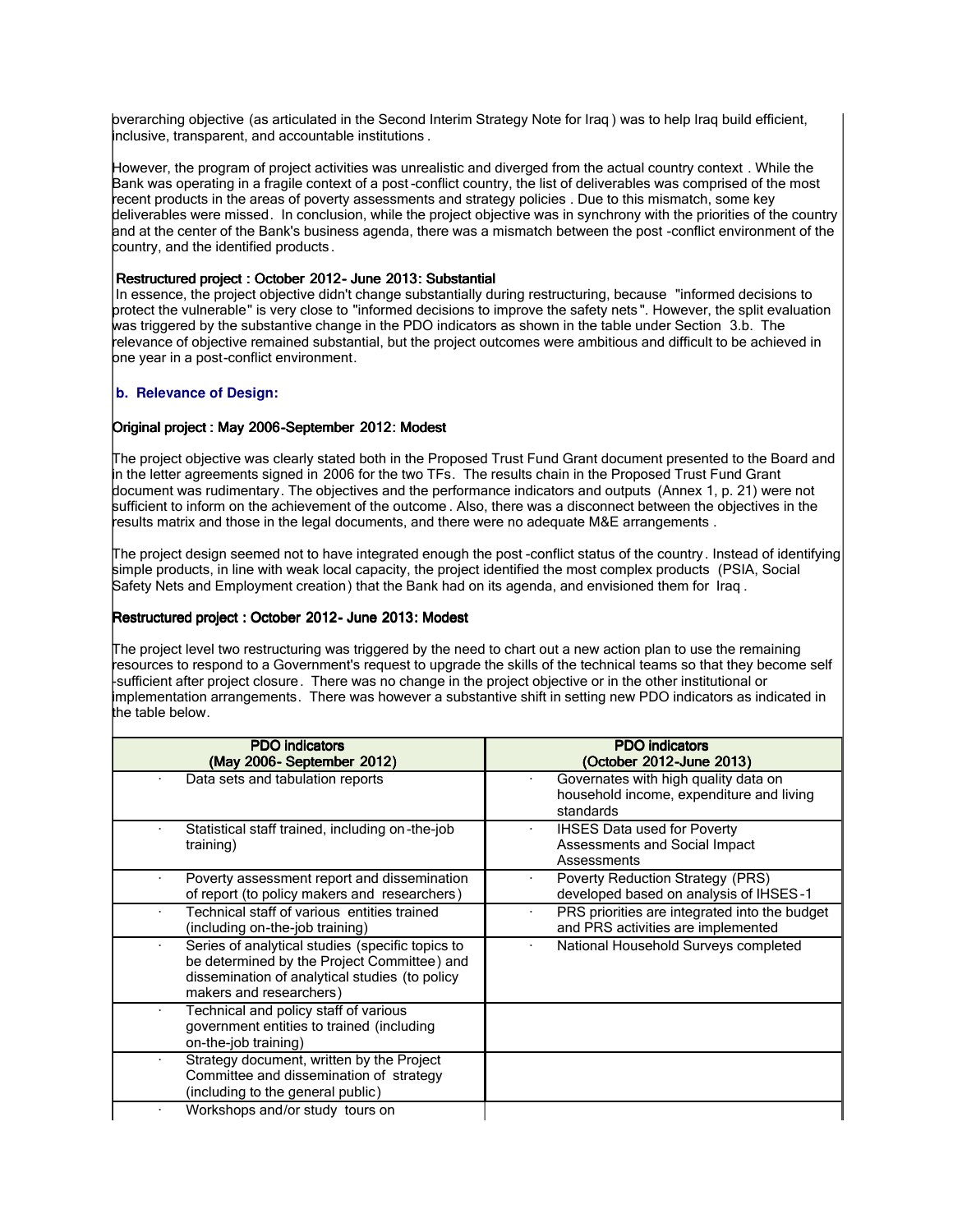| international experience                              |  |
|-------------------------------------------------------|--|
| Source: Trust Fund Grant Document/Restructuring Paper |  |

The PDO indicators adopted when the project was approved were inadequate . They were for the most part output indicators. The new PDO indicators were excessive in numbers and were unachievable, especially given that the project duration was short.

# **4. Achievement of Objectives (Efficacy):**

I This Review will assess the project performance on the basis of the initial and revised outcome indicators organized around two sub-objectives:

# Original project : May 2006--September 2012:

#### Strengthening the ability of the Government of Iraq to make informed decisions towards reducing poverty and protecting the vulnerable : Substantial

Performance targets achieved were the following : (i) a data tabulation report from IHSES-1 was made available in January 2009, and was available on the internet in Arabic and English, (ii) three other targets related capacity building (statistics and data treatment) were also met as a substantial core team of staff proficient in poverty analysis now exists in the Central Statistical Organization, and the Kurdistan Regional Statistics Office since 2006, (iii) a Poverty Assessment was published based on 2007 data, and official poverty line adopted by Council of Ministers in 2010 and the poverty headcount from the 2012 survey was officially released thereafter, and finally (iv) the sixth target related to PRS preparation was also achieved as a Poverty Reduction Strategy was drafted based in part on the 2007 household survey data, and was formally adopted by the Government in 2009. The ICR did not provide evidence on the completion of studies supporting the PSIA, or the holding of workshops and study tours on international experience.

In summary, progress toward project outcome included (i) the production of data in connection with the completion of the IHSES-1, (ii) increased technical capacity in the data and statistical treatment, and (iii) the completion of a poverty assessment and a Poverty Reduction Strategy . Studies to support a PSIA and international experience were not documented.

#### Strengthening the ability of the Government of Iraq to make informed decisions towards creating jobs **Negligible**

The ICR had limited evidence on what was achieved toward helping the Government in crafting policies supporting the creation of jobs. It only mentions that the poverty reduction strategy focused on raising employment incomes, without much specificity.

#### Restructured project : October 2012- June 2013:

#### • Strengthening the ability of the Government of Iraq to make informed decisions towards reducing poverty and improving safety nets in Iraq : Modest

As indicated in the ICR (p. 26), the first PDO indicator was met as all Governorates had high quality data on household income, expenditure and living standards when the project closed . Two surveys were completed in 2007 and 2012, and the quality of the data was considered above average .

The second PDO indicator was partially achieved as IHSES data were used for published Poverty Assessments based on 2007 survey data. On the contrary, the work on the Poverty and Social impact Assessments (PSIA) and analysis of the PDS reform, or other policy reforms, was not completed . Performance towards intermediate outcomes was as follows: (i) the process for updating the poverty line and analyzing poverty was established and a report on trends in poverty between 2007 and 2012 was issued, (ii) the poverty analysis from the first national household survey was widely disseminated in Iraq and externally, as was the second survey poverty headcount estimate, and (iii) technical staffs of various government entities were trained on poverty assessment and Poverty and Social Impact Analysis, as the target of 30 was reached. A substantial core team of staff proficient in poverty analysis now exists in the Central Statistical organization and associated government services .

Towards the third PDO indicator, (i) a Poverty Reduction Strategy (PRS) was developed based on an analysis of the 2007 national household survey and was adopted by the parliament in 2010, (ii) the PRS implementation was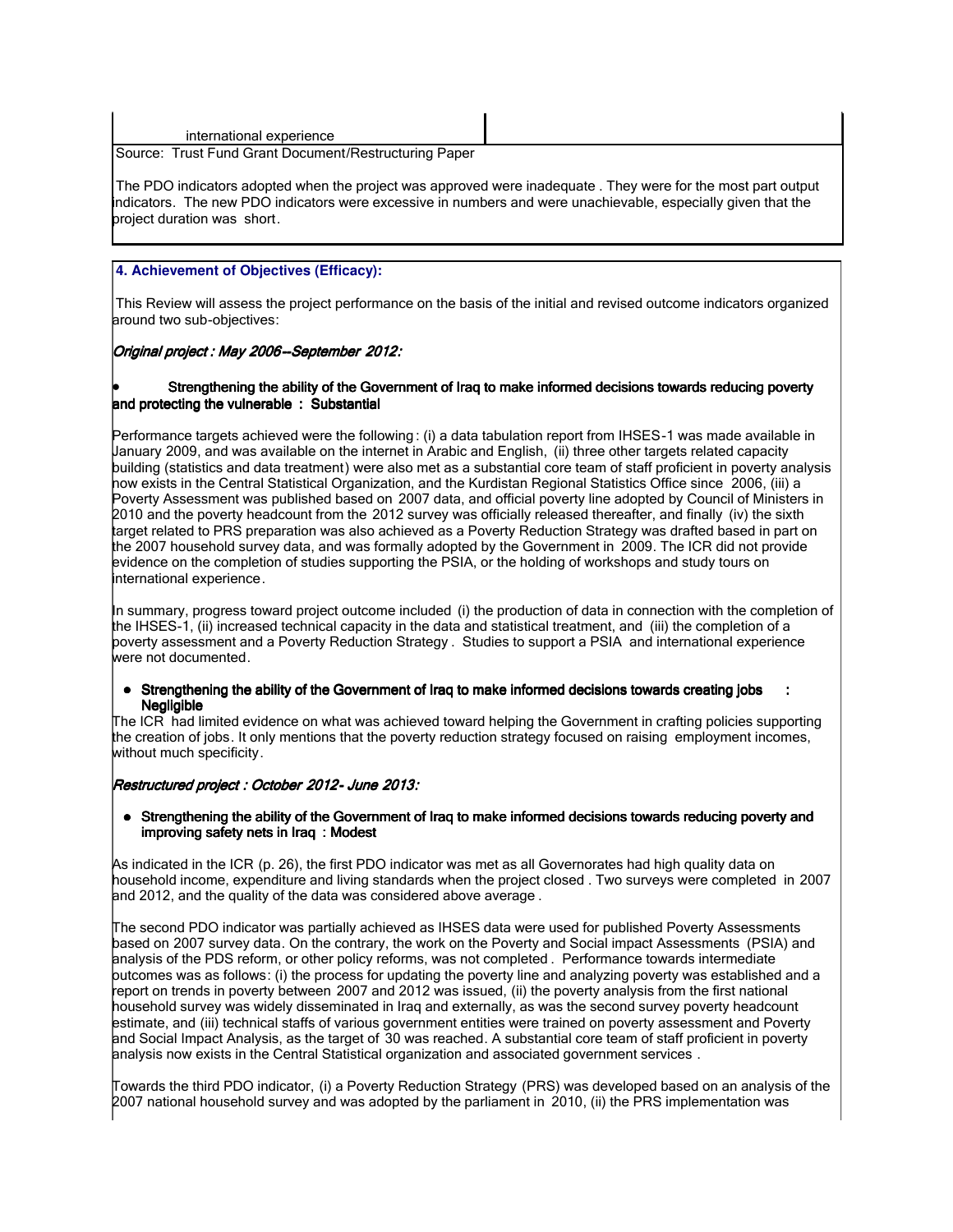delayed and currently consists of \$ 500 million allocated to projects which are designated as "poverty projects". The three following intermediate outcomes were partially achieved : (i) the first annual PRS monitoring report was to be completed by the end of 2012, but has been delayed because of the lag in the availability of the results from second national household survey. It was expected to be done by early 2014 in the form of a World Bank poverty assessment, (ii) A Poverty assessment was completed and published in book form entitled "Confronting Poverty in Iraq" (2010), but no analytical studies were completed, and (iii) finally a gender-poverty assessment was planned for 2013, but was also delayed by the late finalization of the 2012 national survey.

The fourth PDO indicator was missed as the PRS integration in the budget did not occur .

In line with the fifth PDO, two National Household Surveys (NHS) were completed in 2007 and in 2013. Three intermediate indicators were also achieved as follows : (i) data tabulation report from the first NHS are available on the internet in Arabic and English since January 2009, (ii) computer-based quality control, field-based data entry and the use of small field work teams pioneered under the first NHS were being routinely used by the Central Statistics Organization (CSO) in follow-up surveys, including the second NHS . The CSO's Data Analysis Unit, created and trained under the project, was using the software and analytical methods learned in the first NHS on other surveys, and finally (iii) Statistical staff trained (person days) reached 2464 against a target of 1000.

#### Strengthening the ability of the Government of Iraq to make informed decisions towards creating jobs : **Negligible**

As indicated in the design section, there were no specific PDO indicators or intermediate indicators to track performance under this sub-objective. While performance achieved under the first sub -objective could have an indirect impact on the Government's ability to chart out policies and instruments to address unemployment issues, the ICR did not provide substantive material to support this assumption . This review rates performance under this sub-objective as negligible.

## **5. Efficiency:**

#### I Modest

I

There was no ex-ante or ex-post economic analysis for this project . The major source of inefficiency seems to have come from the long delays in implementing the project from the initial 2-3 years to the more than 7 years of actual implementation. Despite the doubling of the project life, an amount of about 10 percent of the committed resources was not disbursed and used to fund activities that could have contributed to achieving the outcome . Moreover, as the project drags on, the costs of procured goods and services tend to increase, with a negative effect on the resources efficiency.

The ICR reported, by way of comparison, that a Bank project supporting a household budget survey in Yemen, which faced similar capacity and security challenges, envisaged a total cost of around US\$ 4.0 million with US\$2.6 million coming from trust funds. Allowing that the Iraq project had financed two surveys, one would not expect the cost of two surveys to be double the cost of one survey, as some capacity built during the first survey could be leveraged for the second. The ICR concluded that, in any event, the project cost does appear high compared to the Yemen case.

Long delays in the project implementation have led to increased costs in the project . The project context as well as implementation arrangements didn't allow the disbursement of all project proceeds, and project costs seem to have been higher in comparison to other Bank projects executed in similar contexts (ICR, p.23).

|                                   | a. If available, enter the Economic Rate of Return (ERR)/Financial Rate of Return (FRR) at appraisal and the |  |
|-----------------------------------|--------------------------------------------------------------------------------------------------------------|--|
| re-estimated value at evaluation: |                                                                                                              |  |

|                     | Rate Available?                                                             | <b>Point Value</b> | Coverage/Scope* |
|---------------------|-----------------------------------------------------------------------------|--------------------|-----------------|
| Appraisal           | No                                                                          |                    |                 |
| <b>ICR</b> estimate |                                                                             | $\%$               | $\%$            |
|                     | * Refers to percent of total project cost for which ERR/FRR was calculated. |                    |                 |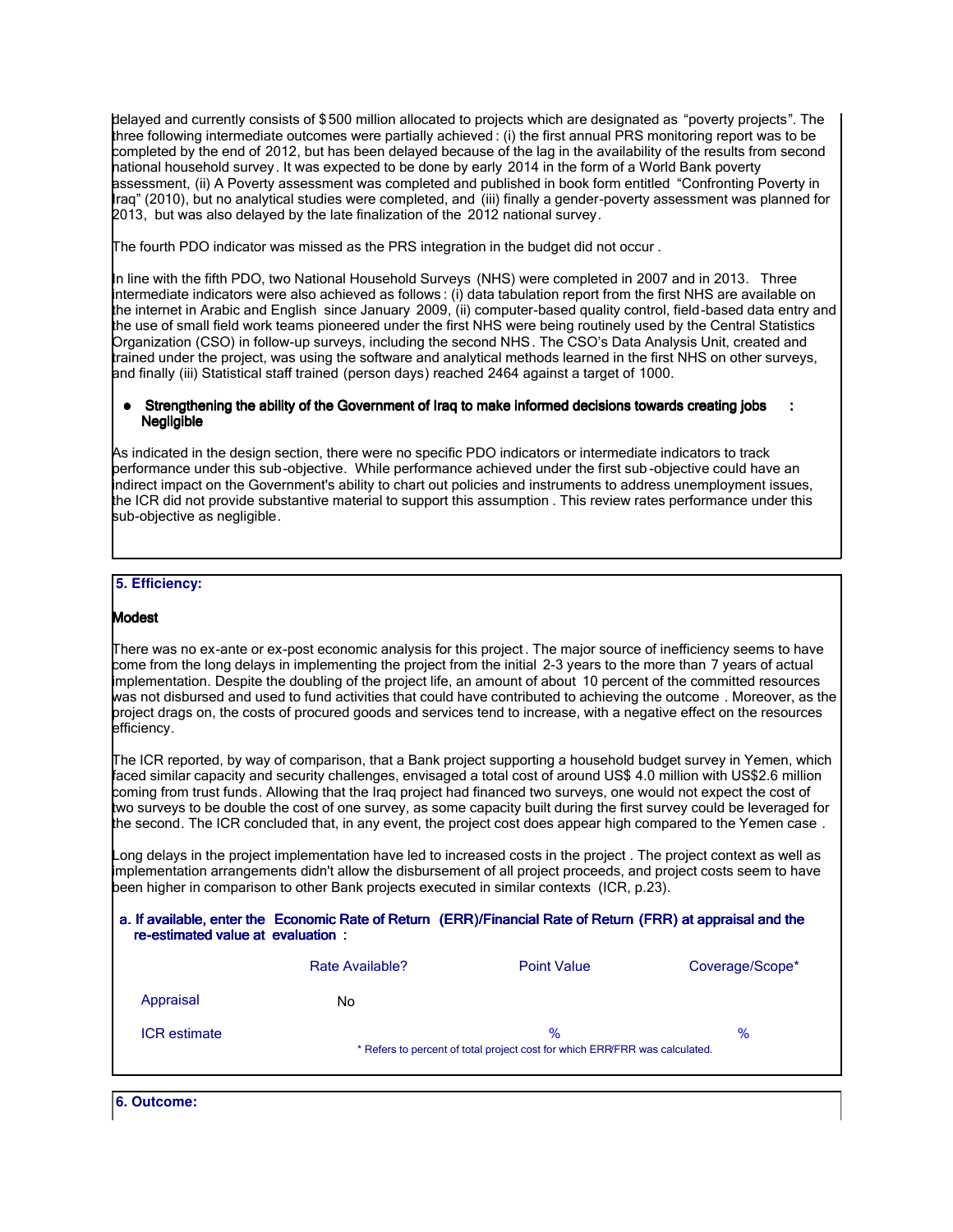#### I **Moderately Unsatisfactory:**

## Original project : 49.7 percent of disbursed amount : Moderately Unsatisfactory

Relevance of objective was substantial, while relevance of design was modest as detailed under Section 3. Efficacy was Substantial for sub-objective 1 and was Negligible for sub-objective 2.

#### Restructured project : 50.3 percent of disbursed amount : Moderately Unsatisfactory

Relevance of objective was substantial, while relevance of design was modest . Efficacy was Modest for sub-objective 1 and efficacy was Negligible for sub-objective 2.

Efficiency was **modest**, due to long delays in the project implementation that led to increased costs . The project context as well as implementation arrangements didn't allow the disbursement of all project proceeds, and project costs seem to have been higher in comparison to other Bank projects executed in similar contexts .

Applying the harmonized IEG/OPCS formula [(3\*0.5)+(3\*0.5)= 3.0] for assessing restructured projects, overall outcome is rated as **moderately unsatisfactory**.

a. Outcome Rating: Moderately Unsatisfactory

#### **7. Rationale for Risk to Development Outcome Rating:**

The ICR noted two categories of risks to the achieved development outcome : (i) as regards to capacity building risks, the Central Statistical Organization has the capacity to continue to undertake household surveys, and while this capacity might deteriorate over time, it is likely to remain strong, unless the Government makes a decision to cut financial resources in the budget for further work on data collection and poverty strategy formulation, (ii) regarding the pro-poor policies risks, some reluctance to fully incorporate the findings of the poverty reduction strategy into the budget was observed, and the Public Distribution System reform could not be completed .

 The major source of risks threatening sustainability of the project results lies in the perspective for adequate country stability and capacity for socio-economic reform in the near future. Recent security developments in Iraq are dangerously threatening the progress achieved on the security and the socio -economic fronts as well. Currently and in the immediate future, the focus of the Government will be on security and political issues, and the pursuit of socio-economic reforms supported by this project will likely be slowed down . Despite these risks, the country team believes that the Government has shown signs of willingness to build on achieved outcome and move forward with the reform agenda.

a. Risk to Development Outcome Rating : Significant

#### **8. Assessment of Bank Performance:**

#### **a. Quality at entry:**

I

I

The project was strategically relevant as it aimed to help the country enhance its database and information needed for improved socio-economic management. The Bank has experience with household surveys and poverty strategies, and the project design was supposed to draw on this expertise . The combination of the two trust funds aimed to ensure that there will be enough resources to support capacity building and organization to carry out the survey and the analysis work . However, it turned out that the project budgeting was tentative, as the cost of the committed resources were doubled in the course of project implementation (from \$6.6 million at approval to \$13.1 million after the last letter agreement amendment in 2012).

The design of implementation and M&E arrangements was mixed . The combination of a borrower-executed grant and a Bank-executed grant was a sound approach, as Bank performance could compensate the limited implementation capacity of the Government services . However, M&E arrangements should have been tightened up more to take into account the post -conflict environment and capacity weaknesses of the country .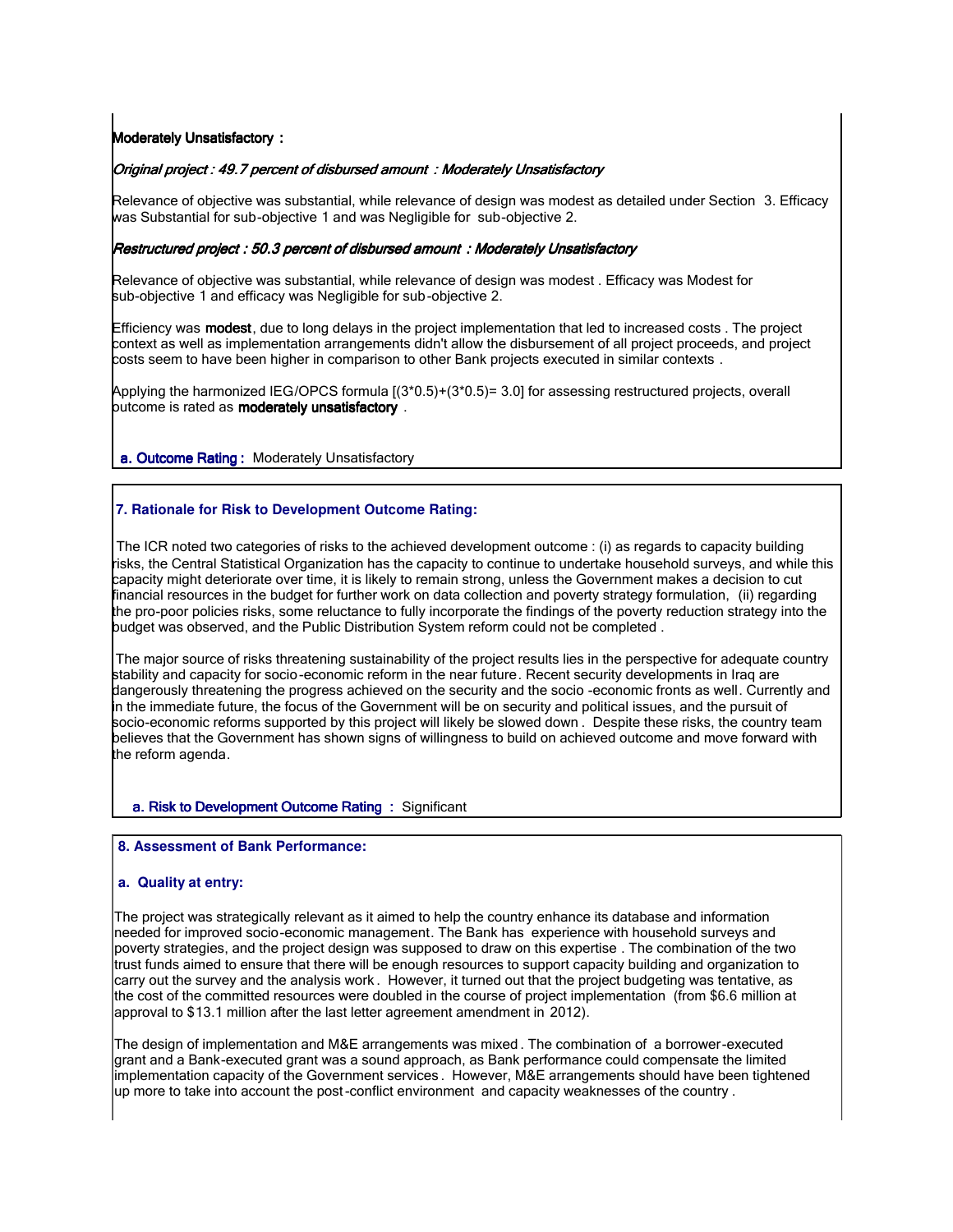As mentioned in Section 3.b, the project design overlooked that Iraq was a post -conflict country, and that simplicity should have been the guiding principle in designing activities and operations to be implemented on the ground. Instead, the Bank put forward the Bank's latest products in the areas of poverty assessment and strategy preparation, which proved to be capacity intensive and not appropriate for a country with security and technical capacity challenges.

The Bank's team identified general project risks, and the measures to be taken to mitigate those risks . The risks assessment turned out to be very optimistic, and in hindsight the appraisal team might have been more candid about those risks (mostly political risks) and taken better mitigation measures. The other shortcoming of the appraisal was to underestimate the time needed to carry out the project, as well as the ability of the government to handle its fiduciary responsibilities, and to ensure financial oversight and auditing .

**Quality-at-Entry Rating : Community Constructs And American** Moderately Unsatisfactory

# **b. Quality of supervision:**

Grant disbursement arrangements were not in place on time, and Bank supervision was unable to facilitate progress. It is only when the project was under threat of a halt that the Bank waived the prohibition of designated accounts. This weakness slowed down initiation of project activities .

Moreover, throughout the project life, project supervision was hampered by the country's security situation, high rotation of TTLs who could not reside in the country, and weak M&E arrangements set up when the project was designed. Most technical capacity activities were held outside the country and supervision meetings took place at that time, in a context detached from the country's realities .

| <b>Quality of Supervision Rating:</b>   | Moderately Unsatisfactory |
|-----------------------------------------|---------------------------|
| <b>Overall Bank Performance Rating:</b> | Moderately Unsatisfactory |

#### **9. Assessment of Borrower Performance:**

#### **a. Government Performance:**

The project coordination was entrusted to the Ministry of Planning, but as noted in the ICR, extended isolation of the country from the external world created a situation whereby Iraq officials were unfamiliar with Bank requirements in the areas of financial management, procurement and disbursemen t. When the project was approved, the government was not ready for implementation . It took a while for the government officials to get used to the Bank's systems, and to perceive how to accommodate the interests of both parties .

During project implementation, the Government remained committed to the project objectives, despite the urgent security issues that clouded the entire period of project implementation . However, it lagged behind in incorporating the results of the PRS into the budget or national planning process, and in spearheading the studies and the training needed to complete a PSIA operation. In all, while the Government showed increased support to the project, it suffered from long isolation from the donor community, prevalence of insecurity and limited capacity to undertake some of the project activities (PRS and PSIA).

## Government Performance Rating Moderately Unsatisfactory

# **b. Implementing Agency Performance:**

The project was coordinated by a Project Management Team (PMT), with all necessary supporting staff and logistics provided by the Government. Coordination by the PMT was effective and appreciated by the Bank staff . Besides the Project Management Team, the project was implemented by various agencies, including the Central Statistical Office (CSO), which did most of the survey work. The ICR reported that the CSO's performance on the implementation of the household surveys was outstanding, particularly considering the security situation, poor internet connections, and delays in wage payments . Overall, despite the limited interaction between the Bank staff and the local teams, the PMT and the CSO performed well in pursuing the project objectives .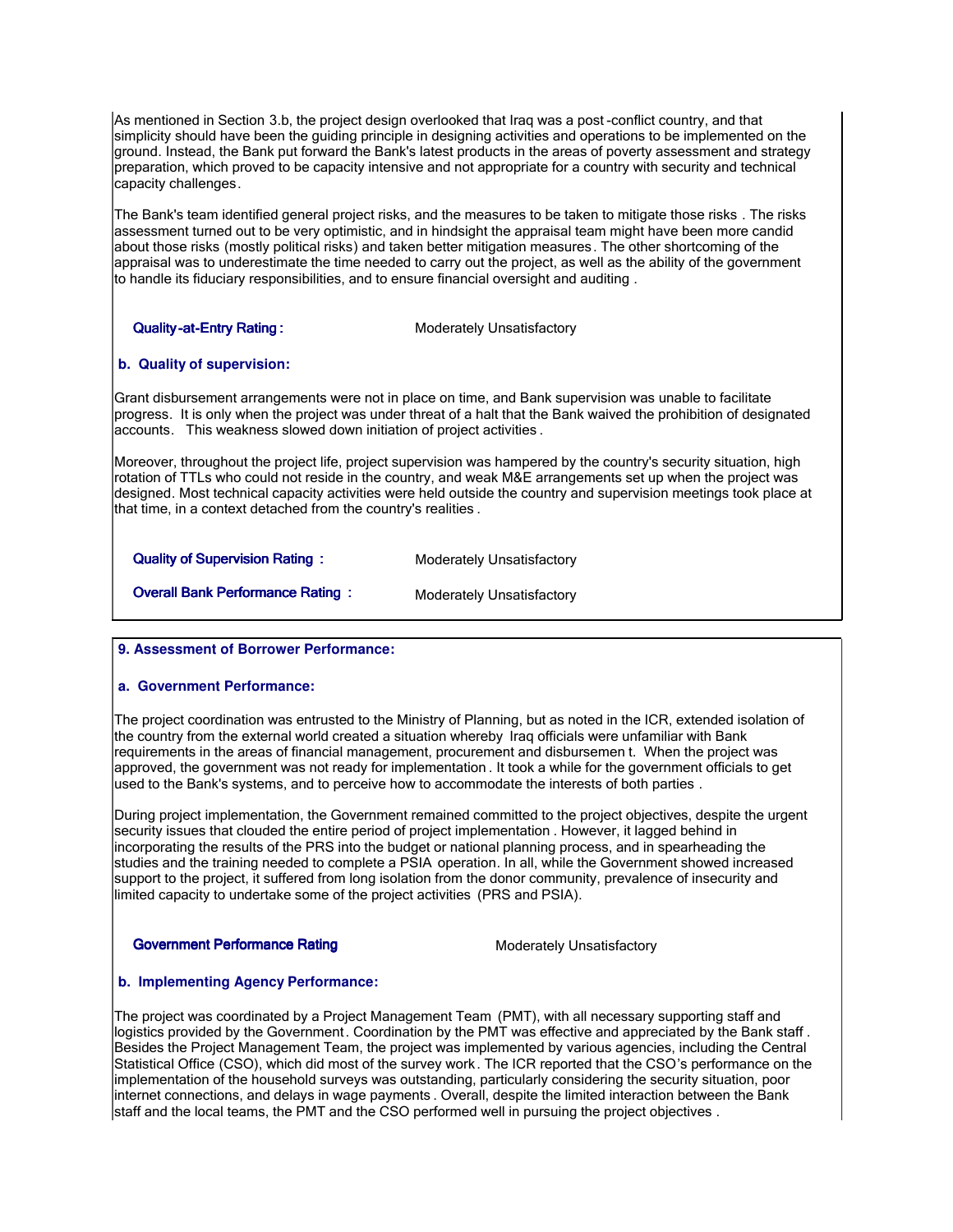**Implementing Agency Performance Rating : Moderately Satisfactory** 

**Overall Borrower Performance Rating : Moderately Unsatisfactory** 

### **10. M&E Design, Implementation, & Utilization:**

#### **a. M&E Design:**

I

I

The 2006 project paper did not discuss monitoring and evaluation issues . The grant agreement of July 2006 stipulated that the Government had to report on progress toward the development objectives . Most of the indicators for project results were output oriented, such as the completion of the household survey, analytical studies and the formulation of a Poverty Strategy. It is only in 2009 that a final results matrix was finalized and implemented .

#### **b. M&E Implementation:**

I Field monitoring of project progress was hampered by security concerns, as staff had few missions to Baghdad to interact with key government officials. While quarterly reports on financial management were prepared on a regular basis by the Fiduciary Management Agent, this was not enough for stakeholders to identify obstacles, and agree on corrective measures that plagued the project . Starting 2007, supervision reports on performance indicators were available, but the restructurings in 2008 and 2010 did not report on the results framework, and its implementation .

#### **c. M&E Utilization:**

I Given the difficulties in launching the project, the high rotation of TTLs and the weaknesses of the PMT, the use of M&E was delayed. Had the M&E system been working smoothly, implementation shortcomings would have been identified earlier and corrective measures initiated .

**M&E Quality Rating : Modest** 

#### **11. Other Issues**

#### **a. Safeguards:**

This was a Category C project, and did not entail any physical works or environmental impacts .

#### **b. Fiduciary Compliance:**

The ICR reported that there were problems with financial management and procurement as detailed below . The financial management of the project was difficult because of the security situation, weaknesses in the banking system and in public sector financial management, and a project that required a large number of small payments to survey workers throughout the 18 governorates of the country. Over the course of project execution, steps were undertaken to improve project management, install accountants in each governorate, and have a designated internal auditor in the PMT.

The scope for the fiduciary monitoring agent (FMA) was expanded to advance project implementation, to include pre-screening of withdrawal applications and monitoring payments made through the Designated Account . The Bank and the FMA assisted the PMT to improve financial management performance, particularly with tracing payments and providing monitoring sheets and other kinds of support . According to the ICR (p.19), the Interim Unaudited Financial Reports (IFRs) and accounting records have been generally satisfactory . Recent audits have been up to date and unqualified.

The project document rated procurement risk as high at the start of the project . Procurement was initially affected by the lack of good internet facilities and IT capacity in the Governorates and proved to be a difficult issue in the early days of the project. There was improvement over time as procurement was rated satisfactory by July of 2007.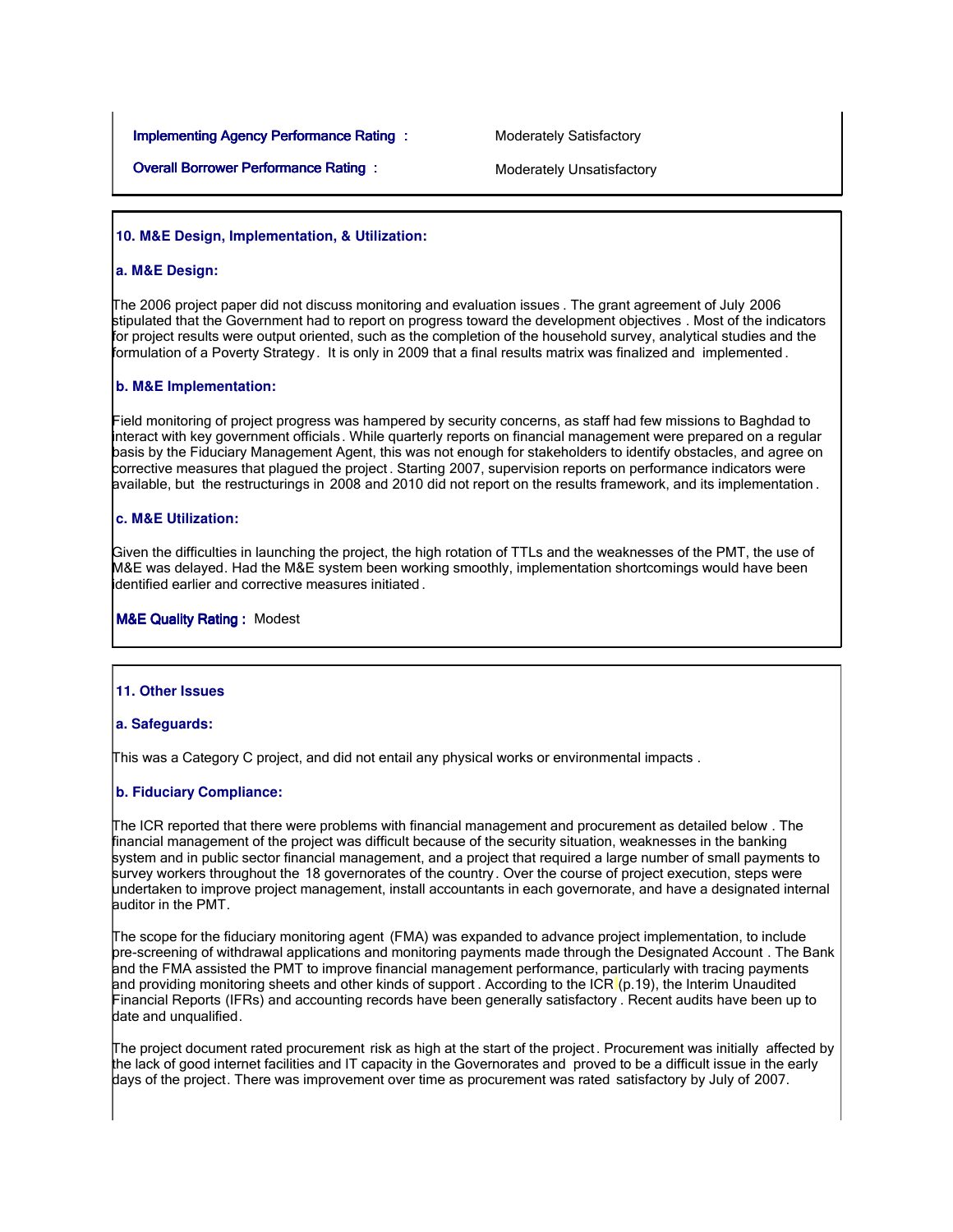## **c. Unintended Impacts (positive or negative):**

# **d. Other:**

| 12. Ratings:                                         | <b>ICR</b>                                 | <b>IEG Review</b>            | <b>Reason for</b><br><b>Disagreement / Comments</b>                                                                                                                                                                                                          |
|------------------------------------------------------|--------------------------------------------|------------------------------|--------------------------------------------------------------------------------------------------------------------------------------------------------------------------------------------------------------------------------------------------------------|
|                                                      | <b>Outcome: Moderately</b><br>Satisfactory | Moderately<br>Unsatisfactory | A split assessment found that<br>outcome was MU before and after<br>restructuring, resulting in a MU rating<br>for the overall project outcome.                                                                                                              |
| <b>Risk to Development   Significant</b><br>Outcome: |                                            | Significant                  |                                                                                                                                                                                                                                                              |
| <b>Bank Performance: Moderately</b>                  | Satisfactory                               | Moderately<br>Unsatisfactory | The Bank overlooked the need for<br>simplicity, given the post-conflict nature<br>of the country and capacity challenges.<br>Risk assessment was very optimistic.                                                                                            |
| <b>Borrower Performance: Satisfactory</b>            |                                            | Moderately<br>Unsatisfactory | The government was not ready for<br>implementation, and lagged behind in<br>incorporating the results of the PRS<br>into the budget or national planning<br>process, and in launching the studies<br>and the training needed to complete a<br>PSIA operation |
| <b>Quality of ICR:</b>                               |                                            | Unsatisfactory               |                                                                                                                                                                                                                                                              |

#### NOTES:

- When insufficient information is provided by the Bank for IEG to arrive at a clear rating, IEG will downgrade the relevant ratings as warranted beginning July 1, 2006.

- The "Reason for Disagreement/Comments" column could cross-reference other sections of the ICR Review, as appropriate.

# **13. Lessons:**

I IEG adapts the following two lessons cited in the ICR :

 (i) In a fragile environment, one cannot be expected to produce results quickly, particularly when public institutions are weak (page 26). This provides more evidence to a common lesson observed in post -conflict environment that building technical capacity is the most urgent and sensible activity to engage in during the first years of social-economic recovery.

(ii) The combination of a Bank-executed trust fund with a recipient executed trust fund proved to be an effective approach in building capacity in a post -conflict environment (page 26). This operational mode proved effective because it allowed the Bank to provide its technical assistance, and to give the opportunity to the Iraq administration to be exposed to Bank practices, and to deliver key products in the area of poverty assessments, and strategy preparation.

In addition, IEG identified the following three lessons :

(i) Risks identification and mitigation are of paramount importance when operating in post -conflict countries. In this situation, there is need for simplicity and flexibility to accommodate the changing priorities of the borrower, and of other stakeholders in the donor community .

(ii) The Bank needs to pay closer attention to projects that are experiencing significant implementation delays .